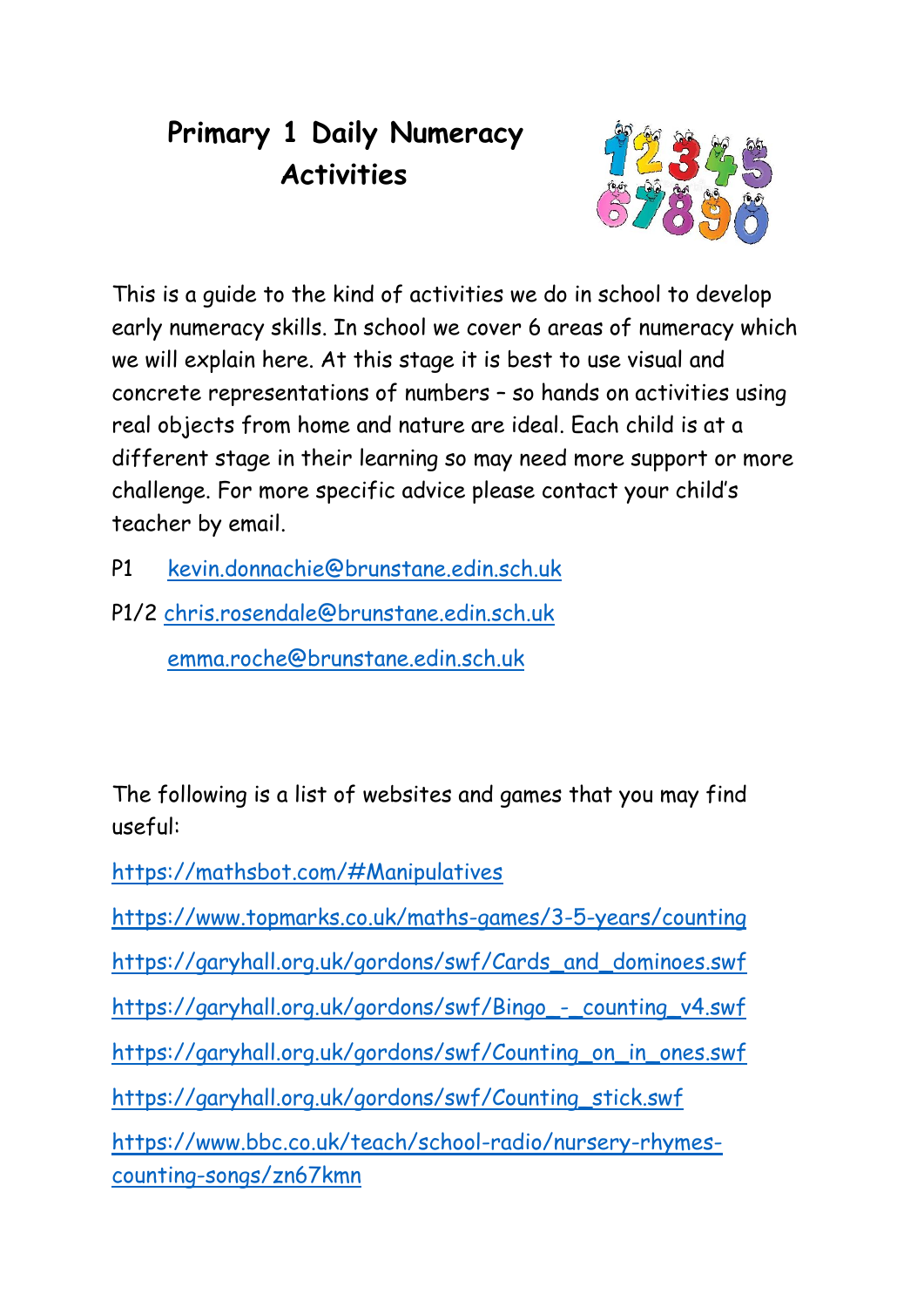**1. Saying forwards and backwards number sequences**



**Being able to count forwards and backwards, and say the number before and after a number, helps with addition and subtraction. When your child is confident counting within 20, move onto bigger numbers.**

- $\checkmark$  Practise counting forwards and backwards starting and stopping at different numbers
- $\checkmark$  Say three numbers in a sequence what comes next?
- $\checkmark$  Throw a ball back and forth with a partner as you count
- $\checkmark$  Count while you do keepie uppies with a ball/balloon
- $\checkmark$  Count while you are walking, jumping, hopping or skipping
- $\checkmark$  Do some baking and count out the spoonfuls as you add them
- $\checkmark$  Sing counting songs, search online at school we like Jack Hartman, The Singing Walrus and Super Simple Songs

**It is trickier to count backwards, and to count 'over a decade' eg 28, 29, 30, 31, so give extra support with this.**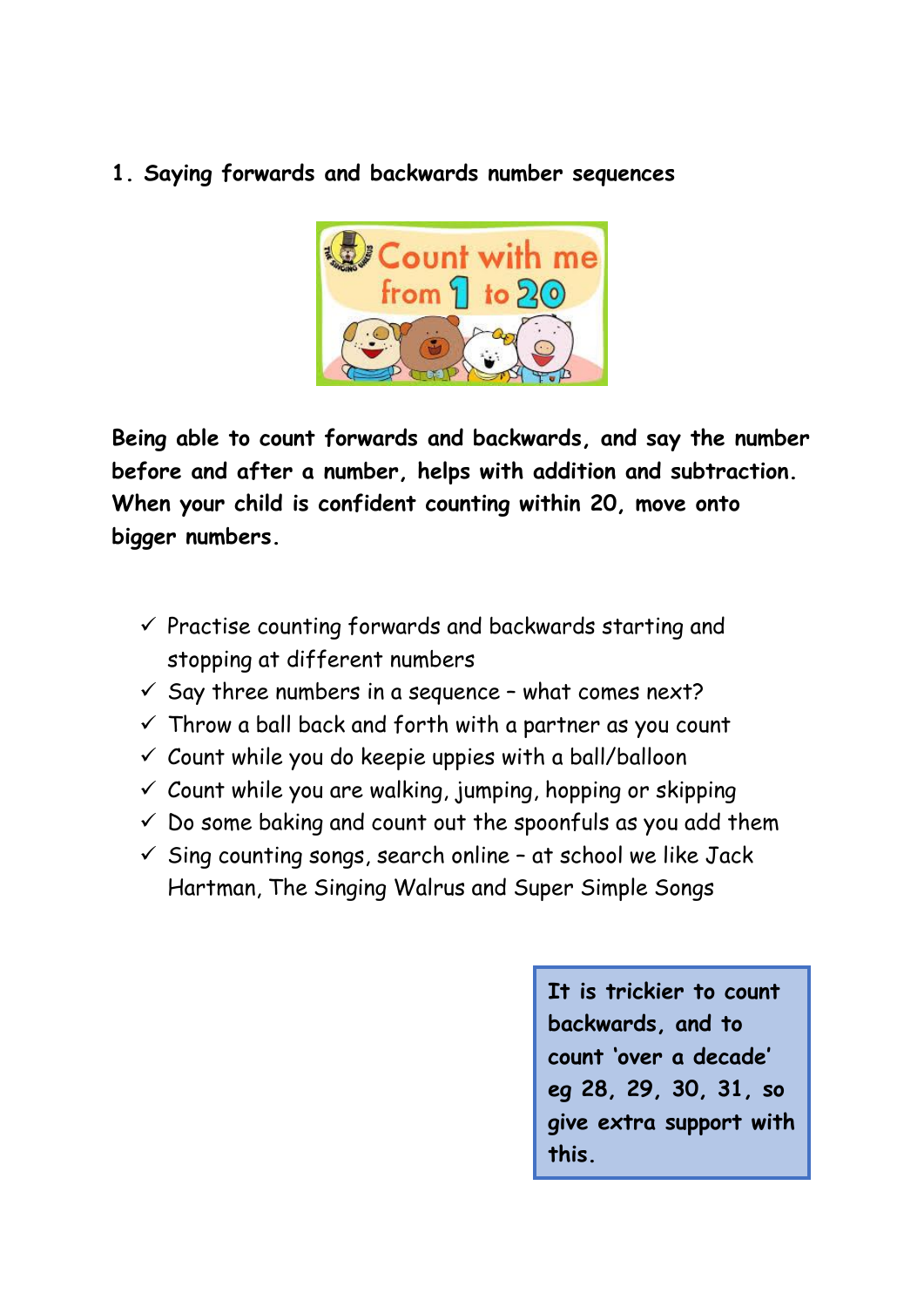**2. Recognising and sequencing numerals**



- $\checkmark$  Start with numbers to 10, then 20. Move onto numbers to 100 when your child is confident with teen numbers
- ✓ Look for numbers outside on buses or doors
- $\checkmark$  Make number cards to play games with. You could try: bingo, pairs, snap, tic tac toe
- $\checkmark$  Write numbers with chalk to play games outside
- $\checkmark$  Use cards to make a number line. Hide some numbers or muddle them up
- ✓ Make your own dot-to-dot pictures or find some online
- $\checkmark$  Make some number line art

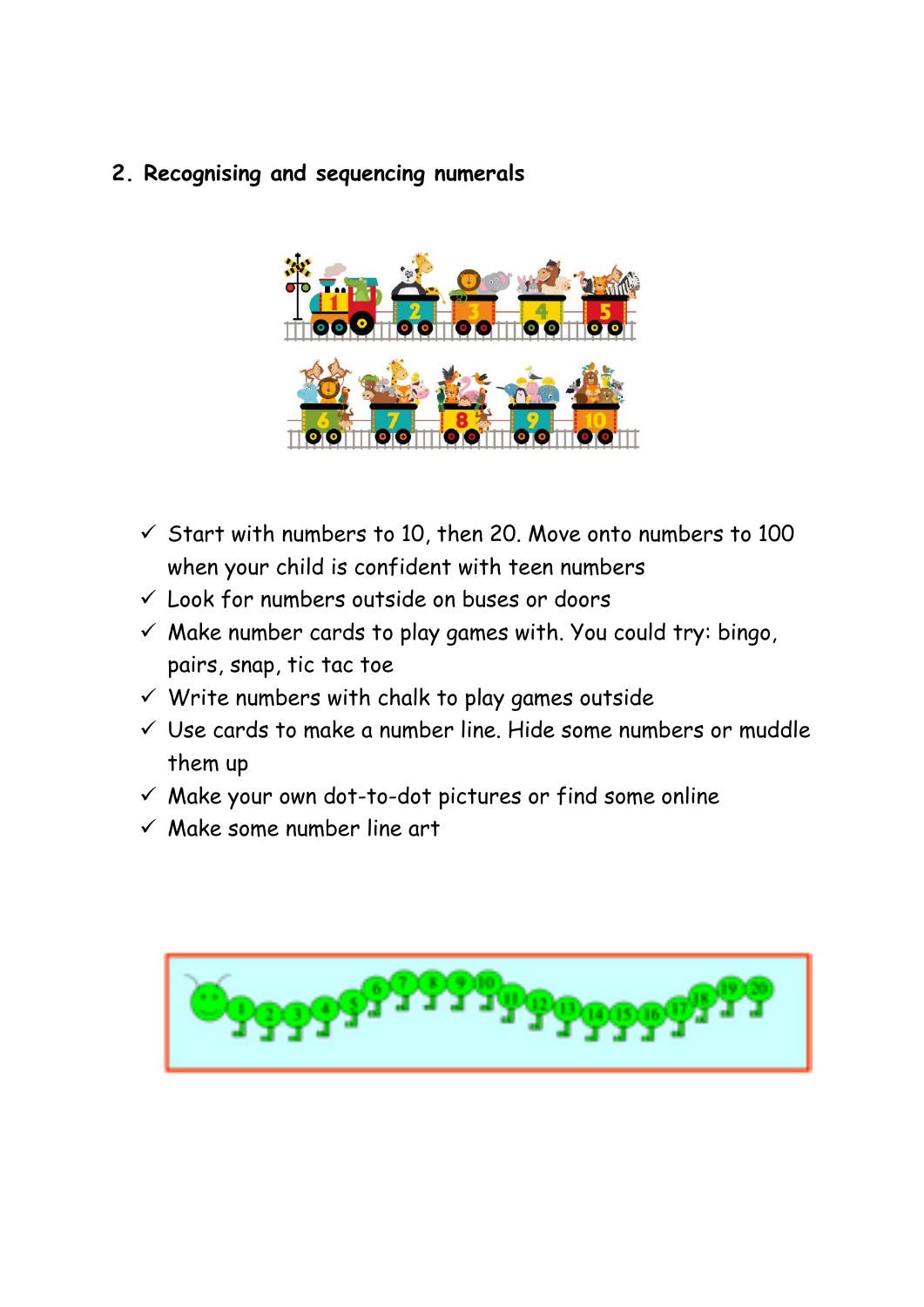## **3. Counting groups of objects and adding**

- $\checkmark$  Start with counting single groups, then two groups together
- $\checkmark$  Move on to adding by 'counting on' when your child is confident adding two groups of physical objects together

Counting on means counting some more from a number (not counting from 1). So, if we are adding 5 biscuits and 4 biscuits we would start at 5 then say 6, 7, 8, 9. You can encourage this by hiding the first group of objects after you have counted them.



- $\checkmark$  Practice counting things around the house, find things to add together like pencils, cheerios, and toys
- $\checkmark$  Collect objects outside like pine cones, sticks or stones, make them into 2 groups and count how many altogether
- $\checkmark$  Play games with 2 dice. You could try: snakes and ladders, dice wars, roll and build
- $\checkmark$  Try replacing one dice with number cards, or make a number spinner, to encourage adding by 'counting on'. Start counting at the number on the card and add on the number of dots on the dice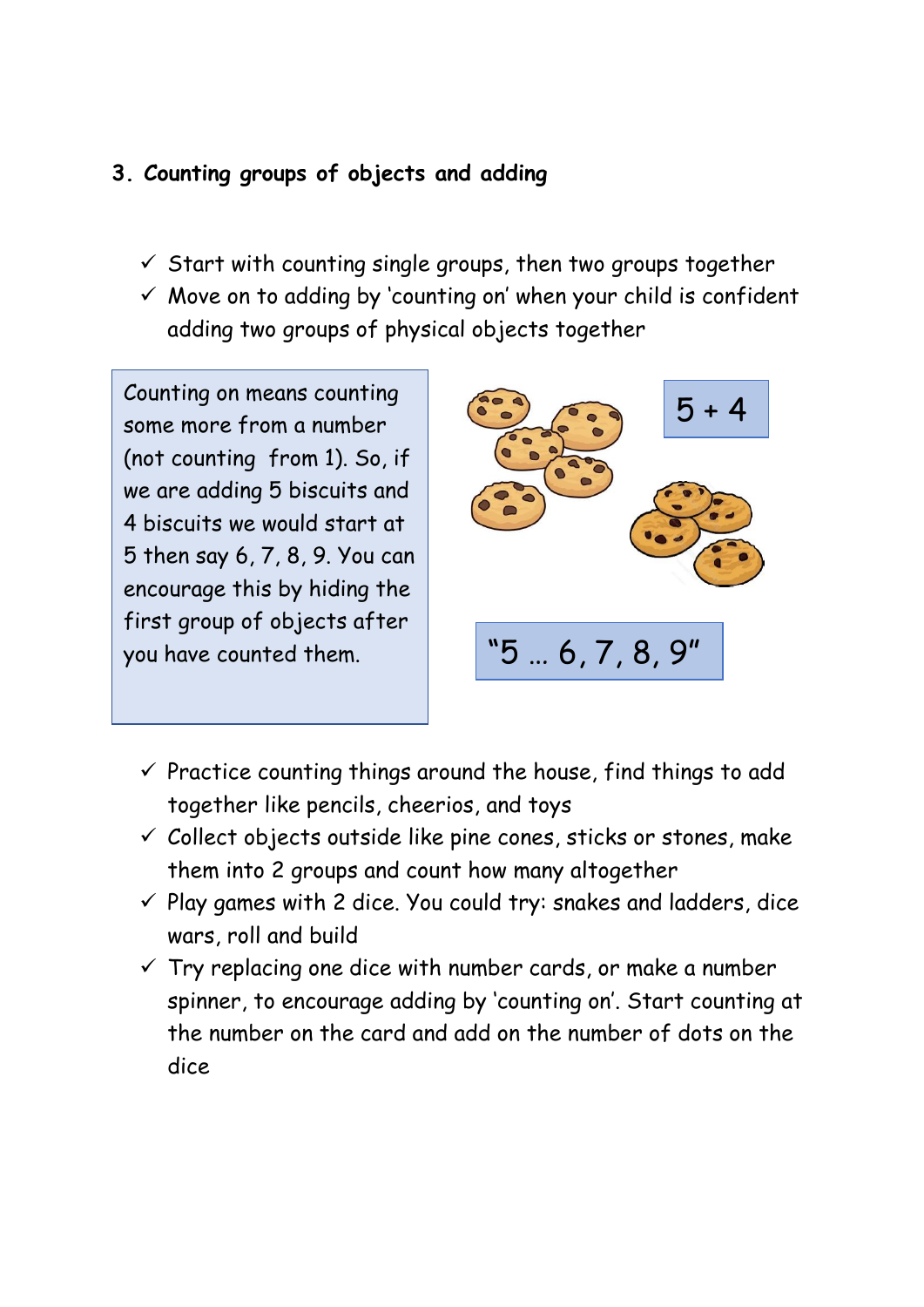### **4. Partitioning and subitizing**

**This is an important skill to develop – children learn to identify the number of objects in a group without counting them all from 1. For example, by recognising dice patterns. It helps us to quickly add an[d](https://www.google.com/url?sa=i&url=https://wherethewindsblow.com/product/white-dice-6-sided-dice-set-of-2/&psig=AOvVaw0WDKSMsNRClvzHacHkFuea&ust=1587819840667000&source=images&cd=vfe&ved=0CAIQjRxqFwoTCJjygPSPgekCFQAAAAAdAAAAABAJ)  subtract.**



- $\checkmark$  Pick a number of the day and see how many different ways you can make it – use objects and make them into different groups (eg 8 grapes could be split into 5 and 3, 4 and 4, 6 and 2)
- $\checkmark$  Use objects from the house or outside to make dice patterns
- $\checkmark$  Play games with dominoes and dice. You could try ordering them, sorting them into groups, playing a matching game or just playing a game of dominoes
- $\checkmark$  Make some dot cards and play card games. You could try: pairs, snap, a memory game, bingo

You can make your own dice from paper or card if you don't have any at home. Or find virtual dice online.

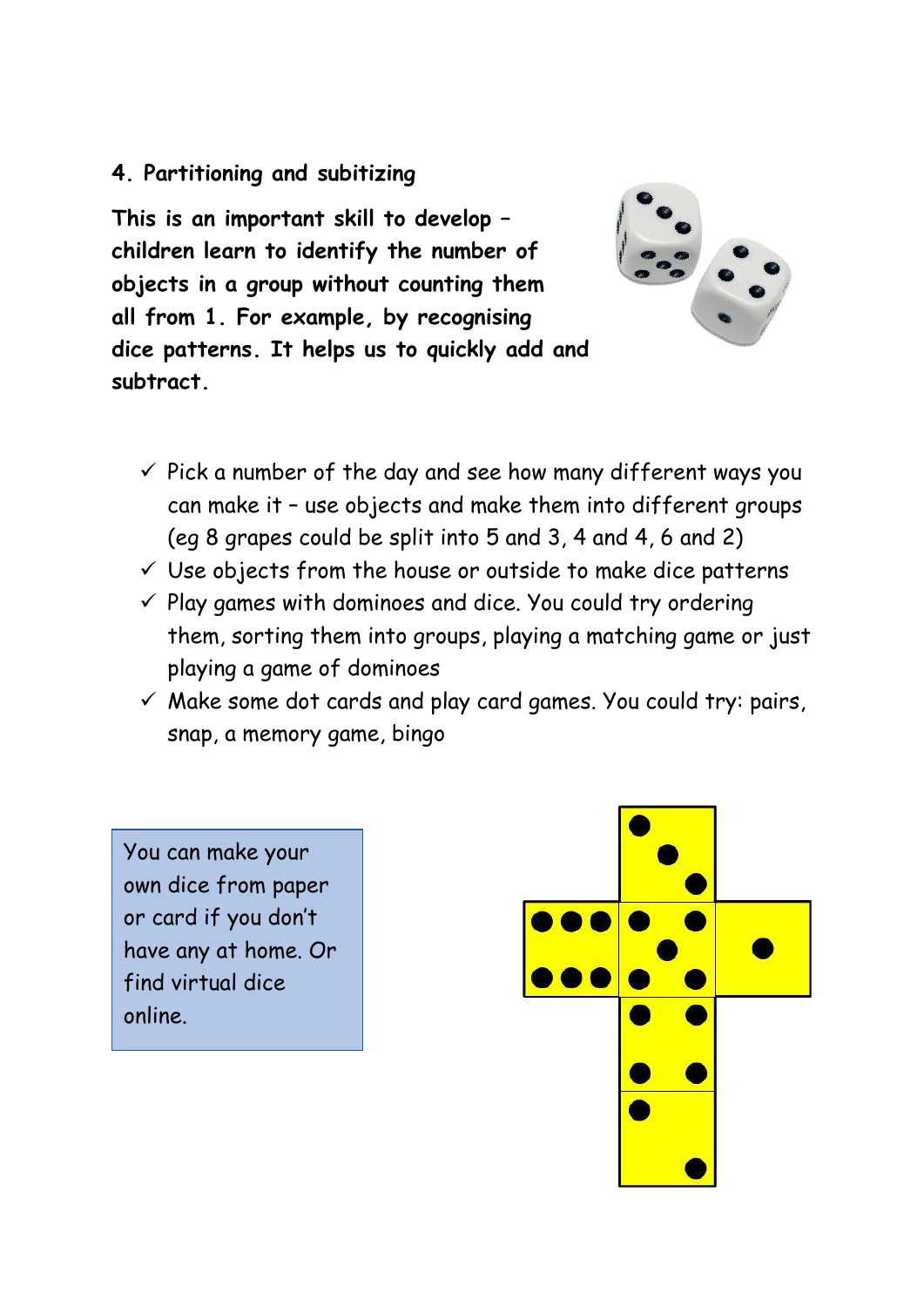### **5. Finger patterns**

**Children need to see and feel numbers in different combinations – finger patterns are a great way to visualise number bonds and help to add and subtract.**

- ✓ Sing some finger songs like "Five Little Monkeys", "Caught a Fish Alive", and "Five Little Men in a Flying Saucer"
- $\checkmark$  Think of different ways to show numbers to 10 on your fingers
- $\checkmark$  Play a game of bunny ears showing different numbers each time
- $\checkmark$  Bang a drum or clap a number and ask your child to show you the number on their fingers
- $\checkmark$  Use fingers to practise showing doubles (1+1, 2+2, 3+3....)
- ✓ Move on to doubles + 1 (3+4, 4+5 …)
- $\checkmark$  Play a game of chopsticks <https://www.activityvillage.co.uk/chopsticks-game>